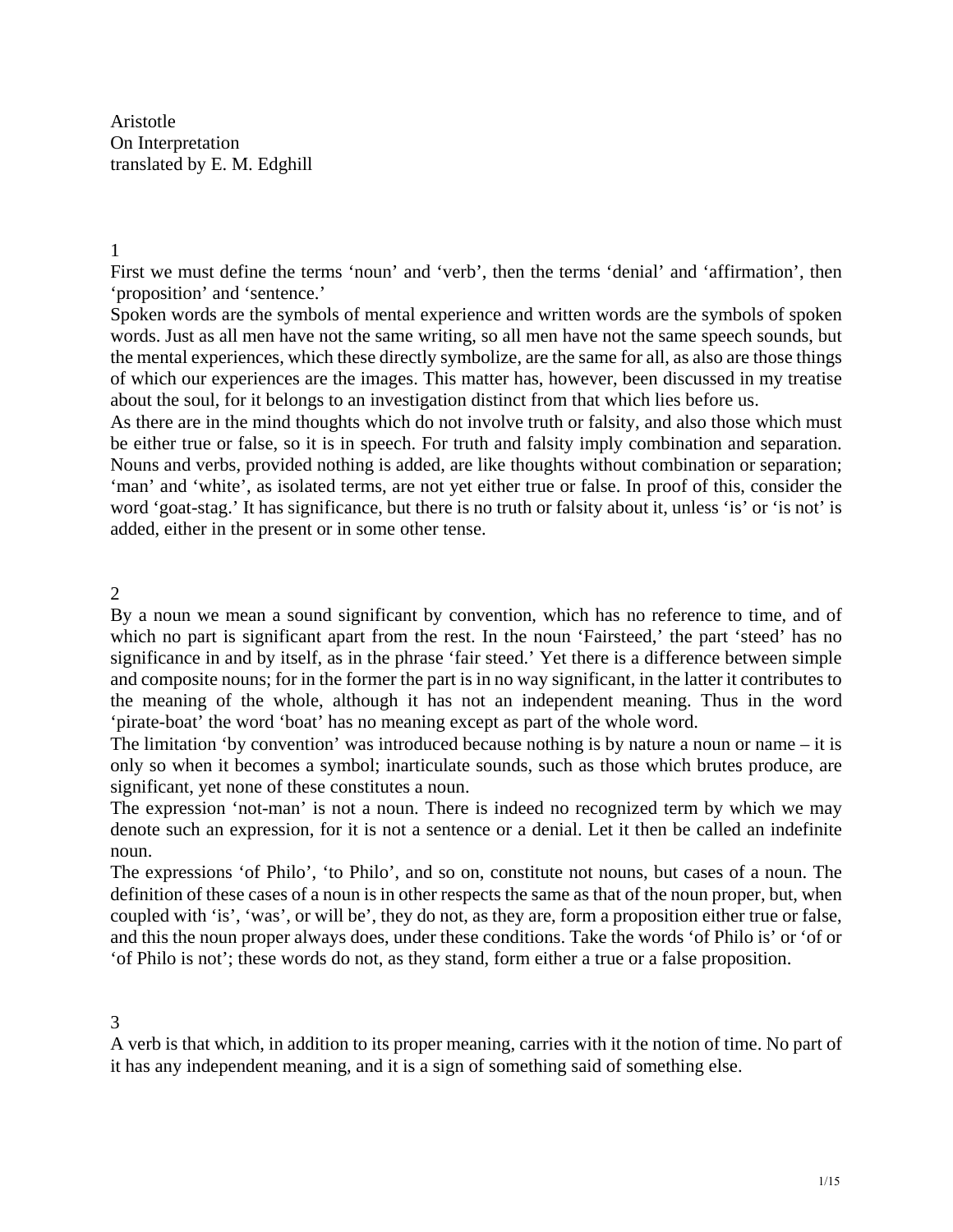I will explain what I mean by saying that it carries with it the notion of time. 'Health' is a noun, but 'is healthy' is a verb; for besides its proper meaning it indicates the present existence of the state in question.

Moreover, a verb is always a sign of something said of something else, i.e. of something either predicable of or present in some other thing.

Such expressions as 'is not-healthy', 'is not, ill', I do not describe as verbs; for though they carry the additional note of time, and always form a predicate, there is no specified name for this variety; but let them be called indefinite verbs, since they apply equally well to that which exists and to that which does not.

Similarly 'he was healthy', 'he will be healthy', are not verbs, but tenses of a verb; the difference lies in the fact that the verb indicates present time, while the tenses of the verb indicate those times which lie outside the present.

Verbs in and by themselves are substantival and have significance, for he who uses such expressions arrests the hearer's mind, and fixes his attention; but they do not, as they stand, express any judgement, either positive or negative. For neither are 'to be' and 'not to be' the participle 'being' significant of any fact, unless something is added; for they do not themselves indicate anything, but imply a copulation, of which we cannot form a conception apart from the things coupled.

# 4

A sentence is a significant portion of speech, some parts of which have an independent meaning, that is to say, as an utterance, though not as the expression of any positive judgement. Let me explain. The word 'human' has meaning, but does not constitute a proposition, either positive or negative. It is only when other words are added that the whole will form an affirmation or denial. But if we separate one syllable of the word 'human' from the other, it has no meaning; similarly in the word 'mouse', the part 'ouse' has no meaning in itself, but is merely a sound. In composite words, indeed, the parts contribute to the meaning of the whole; yet, as has been pointed out, they have not an independent meaning.

Every sentence has meaning, not as being the natural means by which a physical faculty is realized, but, as we have said, by convention. Yet every sentence is not a proposition; only such are propositions as have in them either truth or falsity. Thus a prayer is a sentence, but is neither true nor false.

Let us therefore dismiss all other types of sentence but the proposition, for this last concerns our present inquiry, whereas the investigation of the others belongs rather to the study of rhetoric or of poetry.

### 5

The first class of simple propositions is the simple affirmation, the next, the simple denial; all others are only one by conjunction.

Every proposition must contain a verb or the tense of a verb. The phrase which defines the species 'man', if no verb in present, past, or future time be added, is not a proposition. It may be asked how the expression 'a footed animal with two feet' can be called single; for it is not the circumstance that the words follow in unbroken succession that effects the unity. This inquiry, however, finds its place in an investigation foreign to that before us.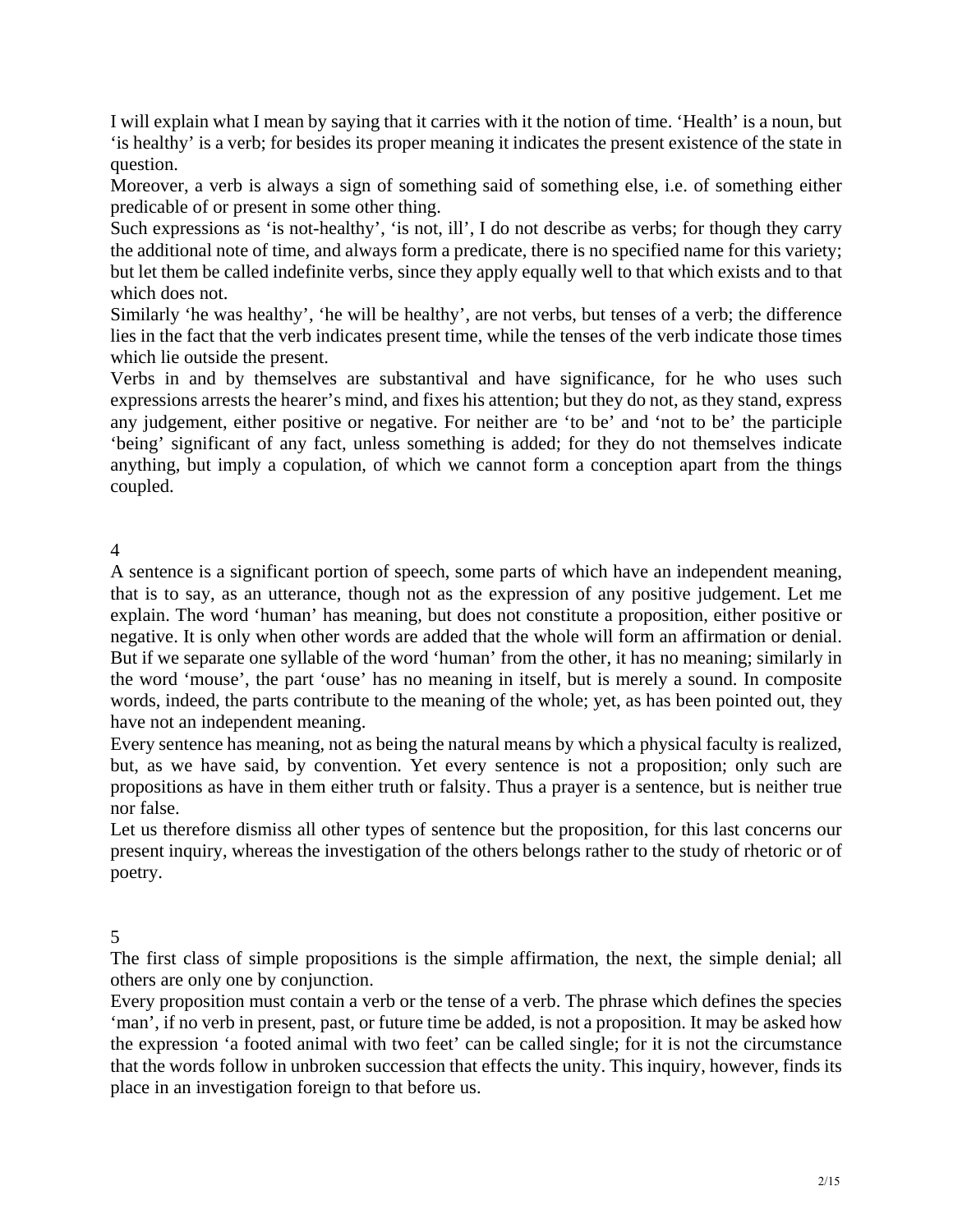We call those propositions single which indicate a single fact, or the conjunction of the parts of which results in unity: those propositions, on the other hand, are separate and many in number, which indicate many facts, or whose parts have no conjunction.

Let us, moreover, consent to call a noun or a verb an expression only, and not a proposition, since it is not possible for a man to speak in this way when he is expressing something, in such a way as to make a statement, whether his utterance is an answer to a question or an act of his own initiation. To return: of propositions one kind is simple, i.e. that which asserts or denies something of something, the other composite, i.e. that which is compounded of simple propositions. A simple proposition is a statement, with meaning, as to the presence of something in a subject or its

absence, in the present, past, or future, according to the divisions of time.

6

An affirmation is a positive assertion of something about something, a denial a negative assertion. something which is not, and since these same affirmations and denials are possible with reference Now it is possible both to affirm and to deny the presence of something which is present or of to those times which lie outside the present, it would be possible to contradict any affirmation or denial. Thus it is plain that every affirmation has an opposite denial, and similarly every denial an opposite affirmation.

propositions are said to be contradictory which have the same subject and predicate. The identity of We will call such a pair of propositions a pair of contradictories. Those positive and negative subject and of predicate must not be 'equivocal'. Indeed there are definitive qualifications besides this, which we make to meet the casuistries of sophists.

7

Some things are universal, others individual. By the term 'universal' I mean that which is of such a nature as to be predicated of many subjects, by 'individual' that which is not thus predicated. Thus 'man' is a universal, 'Callias' an individual.

Our propositions necessarily sometimes concern a universal subject, sometimes an individual.

If, then, a man states a positive and a negative proposition of universal character with regard to a universal, these two propositions are 'contrary'. By the expression 'a proposition of universal character with regard to a universal', such propositions as 'every man is white', 'no man is white' are meant. When, on the other hand, the positive and negative propositions, though they have regard to a universal, are yet not of universal character, they will not be contrary, albeit the meaning intended is sometimes contrary. As instances of propositions made with regard to a universal, but not of universal character, we may take the 'propositions 'man is white', 'man is not white'. 'Man' is a universal, but the proposition is not made as of universal character; for the word 'every' does not make the subject a universal, but rather gives the proposition a universal character. If, however, both predicate and subject are distributed, the proposition thus constituted is contrary to truth; no affirmation will, under such circumstances, be true. The proposition 'every man is every animal' is an example of this type.

while the subject remains the same, the affirmation is of universal character and the denial is not. An affirmation is opposed to a denial in the sense which I denote by the term 'contradictory', when, The affirmation 'every man is white' is the contradictory of the denial 'not every man is white', or again, the proposition 'no man is white' is the contradictory of the proposition 'some men are white'. But propositions are opposed as contraries when both the affirmation and the denial are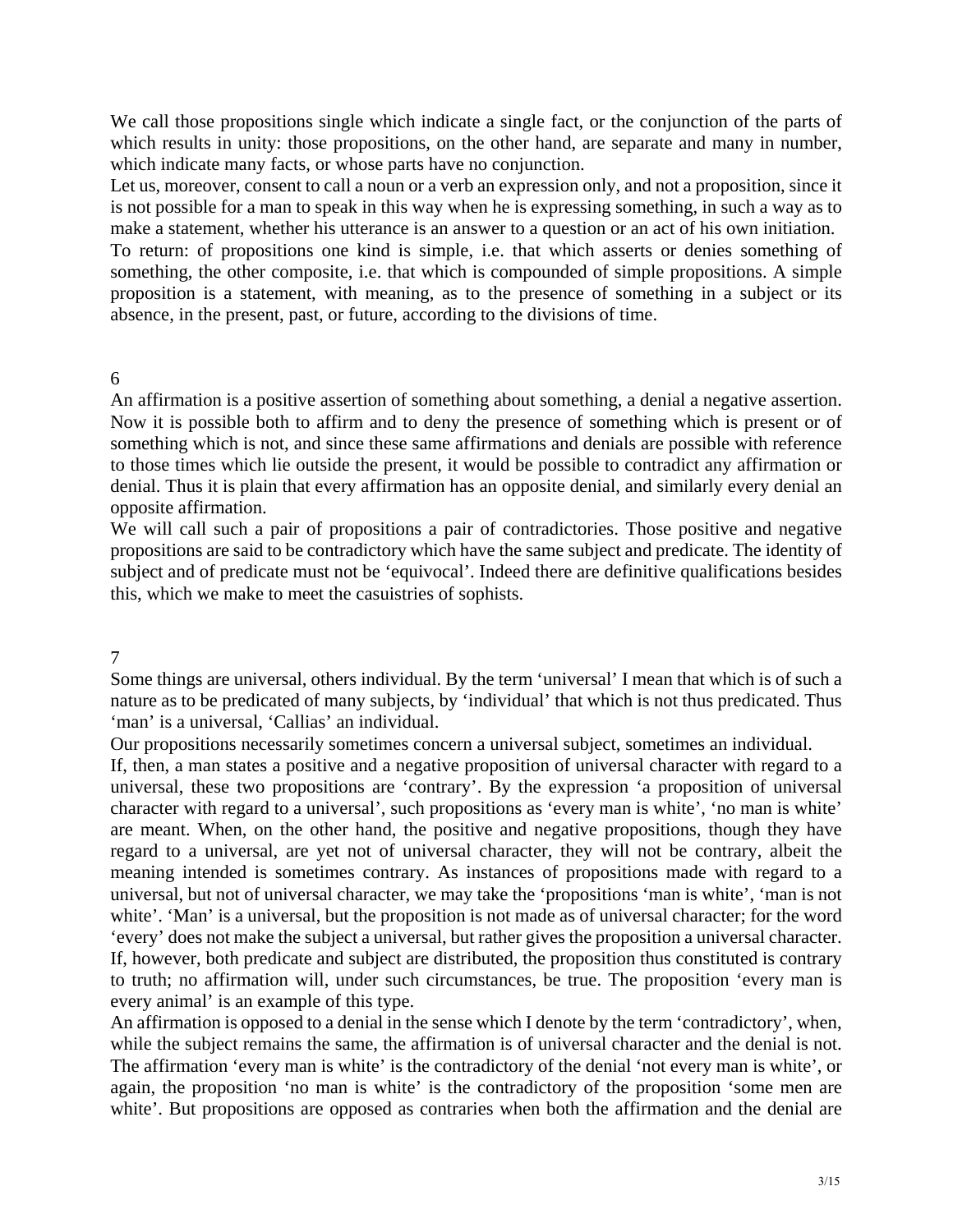universal, as in the sentences 'every man is white', 'no man is white', 'every man is just', 'no man is just'.

We see that in a pair of this sort both propositions cannot be true, but the contradictories of a pair of contraries can sometimes both be true with reference to the same subject; for instance 'not every man is white' and some men are white' are both true. Of such corresponding positive and negative propositions as refer to universals and have a universal character, one must be true and the other false. This is the case also when the reference is to individuals, as in the propositions 'Socrates is white', 'Socrates is not white'.

not always the case that one is true and the other false, for it is possible to state truly that man is When, on the other hand, the reference is to universals, but the propositions are not universal, it is white and that man is not white and that man is beautiful and that man is not beautiful; for if a man is deformed he is the reverse of beautiful, also if he is progressing towards beauty he is not yet beautiful.

proposition 'man is not white' appears to be equivalent to the proposition 'no man is white'. This, This statement might seem at first sight to carry with it a contradiction, owing to the fact that the however, is not the case, nor are they necessarily at the same time true or false.

must deny just that which the affirmation affirms concerning the same subject, and must It is evident also that the denial corresponding to a single affirmation is itself single; for the denial correspond with the affirmation both in the universal or particular character of the subject and in the distributed or undistributed sense in which it is understood.

not white'. If anything else be negatively predicated of the subject or if anything else be the subject For instance, the affirmation 'Socrates is white' has its proper denial in the proposition 'Socrates is though the predicate remain the same, the denial will not be the denial proper to that affirmation, but on that is distinct.

the affirmation 'some men are white' is 'no man is white', while that proper to the affirmation 'man The denial proper to the affirmation 'every man is white' is 'not every man is white'; that proper to is white' is 'man is not white'.

we have explained which these are; we have also stated that contrary are distinct from We have shown further that a single denial is contradictorily opposite to a single affirmation and contradictory propositions and which the contrary are; also that with regard to a pair of opposite propositions it is not always the case that one is true and the other false. We have pointed out, moreover, what the reason of this is and under what circumstances the truth of the one involves the falsity of the other.

### 8

An affirmation or denial is single, if it indicates some one fact about some one subject; it matters not whether the subject is universal and whether the statement has a universal character, or whether this is not so. Such single propositions are: 'every man is white', 'not every man is white';'man is white','man is not white'; 'no man is white', 'some men are white'; provided the word 'white' has one meaning. If, on the other hand, one word has two meanings which do not combine to form one, the affirmation is not single. For instance, if a man should establish the symbol 'garment' as significant both of a horse and of a man, the proposition 'garment is white' would not be a single affirmation, nor its opposite a single denial. For it is equivalent to the proposition 'horse and man are white', which, again, is equivalent to the two propositions 'horse is white', 'man is white'. If, then, these two propositions have more than a single significance, and do not form a single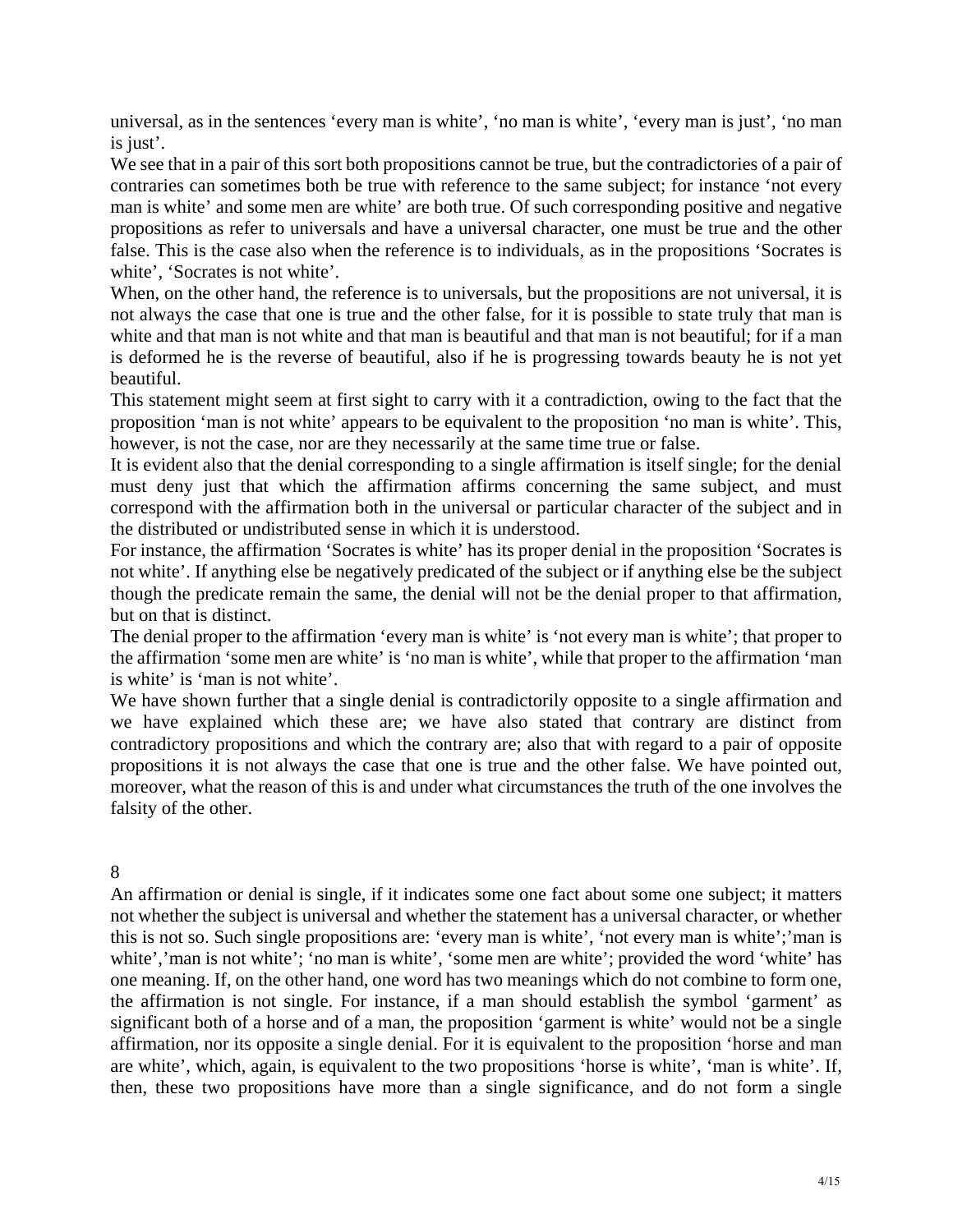proposition, it is plain that the first proposition either has more than one significance or else has none; for a particular man is not a horse.

This, then, is another instance of those propositions of which both the positive and the negative forms may be true or false simultaneously.

9

In the case of that which is or which has taken place, propositions, whether positive or negative, must be true or false. Again, in the case of a pair of contradictories, either when the subject is universal and the propositions are of a universal character, or when it is individual, as has been said,' one of the two must be true and the other false; whereas when the subject is universal, but the propositions are not of a universal character, there is no such necessity. We have discussed this type also in a previous chapter.

When the subject, however, is individual, and that which is predicated of it relates to the future, the case is altered. For if all propositions whether positive or negative are either true or false, then any given predicate must either belong to the subject or not, so that if one man affirms that an event of a given character will take place and another denies it, it is plain that the statement of the one will correspond with reality and that of the other will not. For the predicate cannot both belong and not belong to the subject at one and the same time with regard to the future.

Thus, if it is true to say that a thing is white, it must necessarily be white; if the reverse proposition is true, it will of necessity not be white. Again, if it is white, the proposition stating that it is white was true; if it is not white, the proposition to the opposite effect was true. And if it is not white, the man who states that it is making a false statement; and if the man who states that it is white is making a false statement, it follows that it is not white. It may therefore be argued that it is necessary that affirmations or denials must be either true or false.

Now if this be so, nothing is or takes place fortuitously, either in the present or in the future, and there are no real alternatives; everything takes place of necessity and is fixed. For either he that affirms that it will take place or he that denies this is in correspondence with fact, whereas if things did not take place of necessity, an event might just as easily not happen as happen; for the meaning of the word 'fortuitous' with regard to present or future events is that reality is so constituted that it may issue in either of two opposite directions. Again, if a thing is white now, it was true before to say that it would be white, so that of anything that has taken place it was always true to say 'it is' or 'it will be'. But if it was always true to say that a thing is or will be, it is not possible that it should not be or not be about to be, and when a thing cannot not come to be, it is impossible that it should not come to be, and when it is impossible that it should not come to be, it must come to be. All, then, that is about to be must of necessity take place. It results from this that nothing is uncertain or fortuitous, for if it were fortuitous it would not be necessary.

Again, to say that neither the affirmation nor the denial is true, maintaining, let us say, that an event neither will take place nor will not take place, is to take up a position impossible to defend. In the first place, though facts should prove the one proposition false, the opposite would still be untrue. Secondly, if it was true to say that a thing was both white and large, both these qualities must necessarily belong to it; and if they will belong to it the next day, they must necessarily belong to it the next day. But if an event is neither to take place nor not to take place the next day, the element of chance will be eliminated. For example, it would be necessary that a sea-fight should neither take place nor fail to take place on the next day.

These awkward results and others of the same kind follow, if it is an irrefragable law that of every pair of contradictory propositions, whether they have regard to universals and are stated as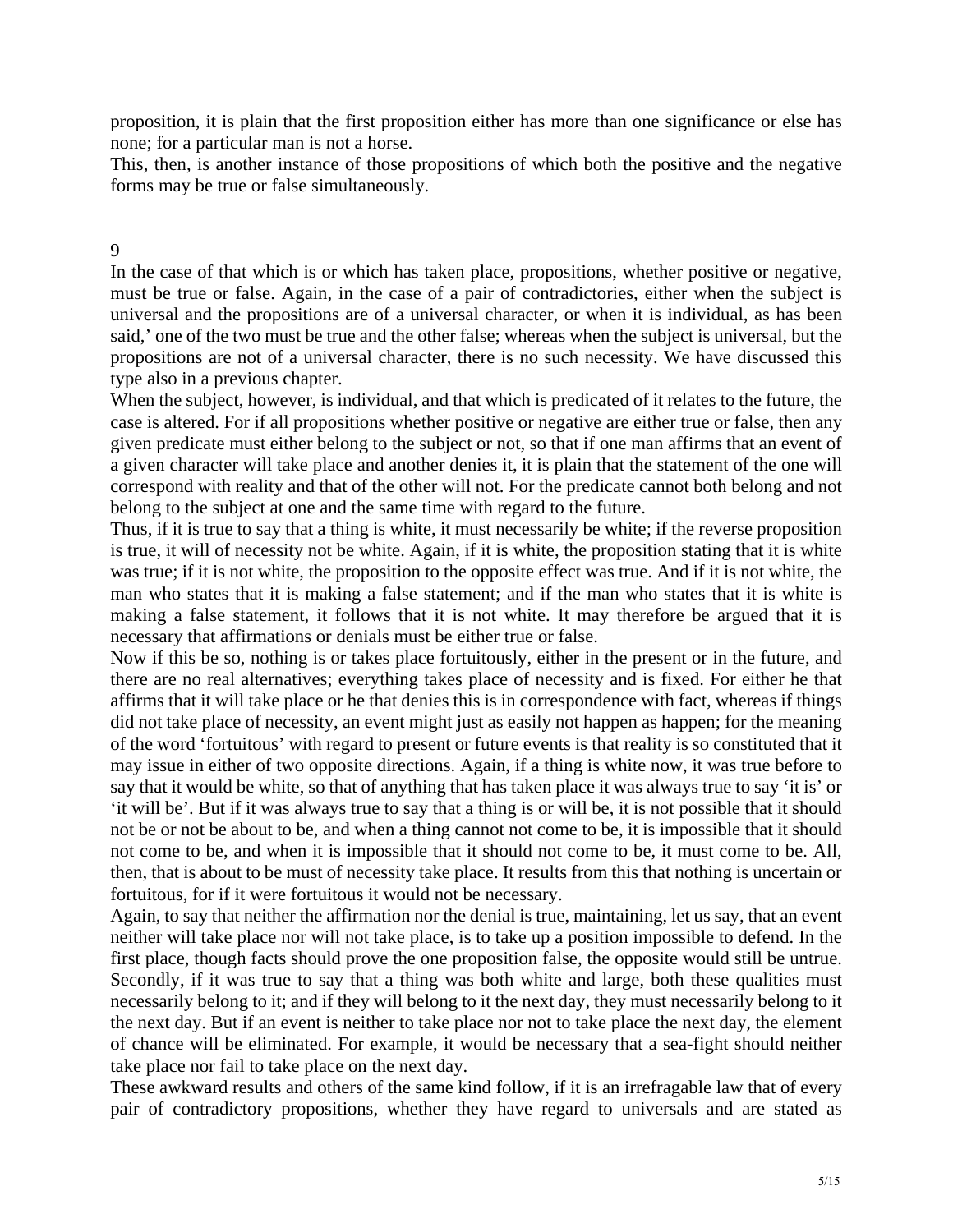universally applicable, or whether they have regard to individuals, one must be true and the other false, and that there are no real alternatives, but that all that is or takes place is the outcome of necessity. There would be no need to deliberate or to take trouble, on the supposition that if we should adopt a certain course, a certain result would follow, while, if we did not, the result would not follow. For a man may predict an event ten thousand years beforehand, and another may predict the reverse; that which was truly predicted at the moment in the past will of necessity take place in the fullness of time.

Further, it makes no difference whether people have or have not actually made the contradictory statements. For it is manifest that the circumstances are not influenced by the fact of an affirmation or denial on the part of anyone. For events will not take place or fail to take place because it was stated that they would or would not take place, nor is this any more the case if the prediction dates back ten thousand years or any other space of time. Wherefore, if through all time the nature of things was so constituted that a prediction about an event was true, then through all time it was necessary that that should find fulfillment; and with regard to all events, circumstances have always been such that their occurrence is a matter of necessity. For that of which someone has said truly that it will be, cannot fail to take place; and of that which takes place, it was always true to say that it would be.

causative with regard to the future, and that, to speak more generally, in those things which are not Yet this view leads to an impossible conclusion; for we see that both deliberation and action are continuously actual there is potentiality in either direction. Such things may either be or not be; events also therefore may either take place or not take place. There are many obvious instances of this. It is possible that this coat may be cut in half, and yet it may not be cut in half, but wear out first. In the same way, it is possible that it should not be cut in half; unless this were so, it would not be possible that it should wear out first. So it is therefore with all other events which possess this kind of potentiality. It is therefore plain that it is not of necessity that everything is or takes place; but in some instances there are real alternatives, in which case the affirmation is no more true and no more false than the denial; while some exhibit a predisposition and general tendency in one direction or the other, and yet can issue in the opposite direction by exception.

necessity. For there is a difference between saying that that which is, when it is, must needs be, and Now that which is must needs be when it is, and that which is not must needs not be when it is not. Yet it cannot be said without qualification that all existence and non-existence is the outcome of simply saying that all that is must needs be, and similarly in the case of that which is not. In the case, also, of two contradictory propositions this holds good. Everything must either be or not be, whether in the present or in the future, but it is not always possible to distinguish and state determinately which of these alternatives must necessarily come about.

that it either should or should not take place to-morrow. Since propositions correspond with facts, it Let me illustrate. A sea-fight must either take place to-morrow or not, but it is not necessary that it should take place to-morrow, neither is it necessary that it should not take place, yet it is necessary is evident that when in future events there is a real alternative, and a potentiality in contrary directions, the corresponding affirmation and denial have the same character.

This is the case with regard to that which is not always existent or not always nonexistent. One of the two propositions in such instances must be true and the other false, but we cannot say determinately that this or that is false, but must leave the alternative undecided. One may indeed be more likely to be true than the other, but it cannot be either actually true or actually false. It is therefore plain that it is not necessary that of an affirmation and a denial one should be true and the other false. For in the case of that which exists potentially, but not actually, the rule which applies to that which exists actually does not hold good. The case is rather as we have indicated.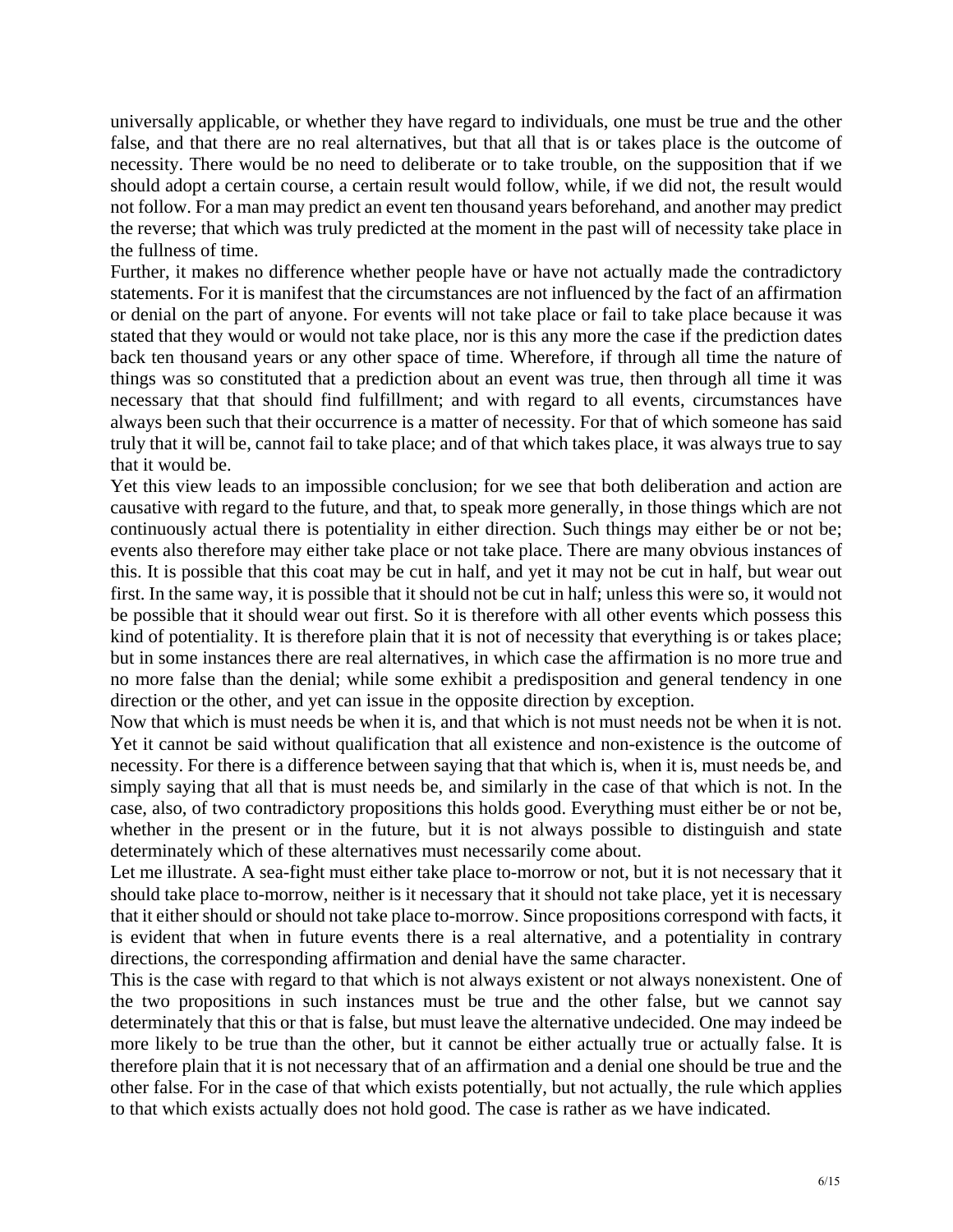### 10

An affirmation is the statement of a fact with regard to a subject, and this subject is either a noun or that which has no name; the subject and predicate in an affirmation must each denote a single thing. I have already explained' what is meant by a noun and by that which has no name; for I stated that the expression 'not-man' was not a noun, in the proper sense of the word, but an indefinite noun, denoting as it does in a certain sense a single thing. Similarly the expression 'does not enjoy health' is not a verb proper, but an indefinite verb. Every affirmation, then, and every denial, will consist of a noun and a verb, either definite or indefinite.

meaning they convey the notion of time. Thus the primary affirmation and denial are 'as follows: There can be no affirmation or denial without a verb; for the expressions 'is', 'will be', 'was', 'is coming to be', and the like are verbs according to our definition, since besides their specific 'man is', 'man is not'. Next to these, there are the propositions: 'not-man is', 'not-man is not'. Again we have the propositions: 'every man is, 'every man is not', 'all that is not-man is', 'all that is not-man is not'. The same classification holds good with regard to such periods of time as lie outside the present.

call it verb or noun, which you will. Four propositions, therefore, instead of two can be formed with When the verb 'is' is used as a third element in the sentence, there can be positive and negative propositions of two sorts. Thus in the sentence 'man is just' the verb 'is' is used as a third element, these materials. Two of the four, as regards their affirmation and denial, correspond in their logical sequence with the propositions which deal with a condition of privation; the other two do not correspond with these.

subjoined table will make matters clear: I mean that the verb 'is' is added either to the term 'just' or to the term 'not-just', and two negative propositions are formed in the same way. Thus we have the four propositions. Reference to the

| A. Affirmation      | <b>B.</b> Denial |
|---------------------|------------------|
| Man is just         | Man is not just  |
|                     |                  |
| D. Denial           | C. Affirmation   |
| Man is not not-just | Man is not-just  |

Here 'is' and 'is not' are added either to 'just' or to 'not-just'.

This then is the proper scheme for these propositions, as has been said in the Analytics. The same rule holds good, if the subject is distributed. Thus we have the table:

| A'. Affirmation           | B'. Denial            |
|---------------------------|-----------------------|
| Every man is just         | Not every man is just |
|                           |                       |
| $D'$ . Denial             | C'. Affirmation       |
| Not every man is not-just | Every man is not-just |

Yet here it is not possible, in the same way as in the former case, that the propositions joined in the table by a diagonal line should both be true; though under certain circumstances this is the case. We have thus set out two pairs of opposite propositions; there are moreover two other pairs, if a term be conjoined with 'not-man', the latter forming a kind of subject. Thus: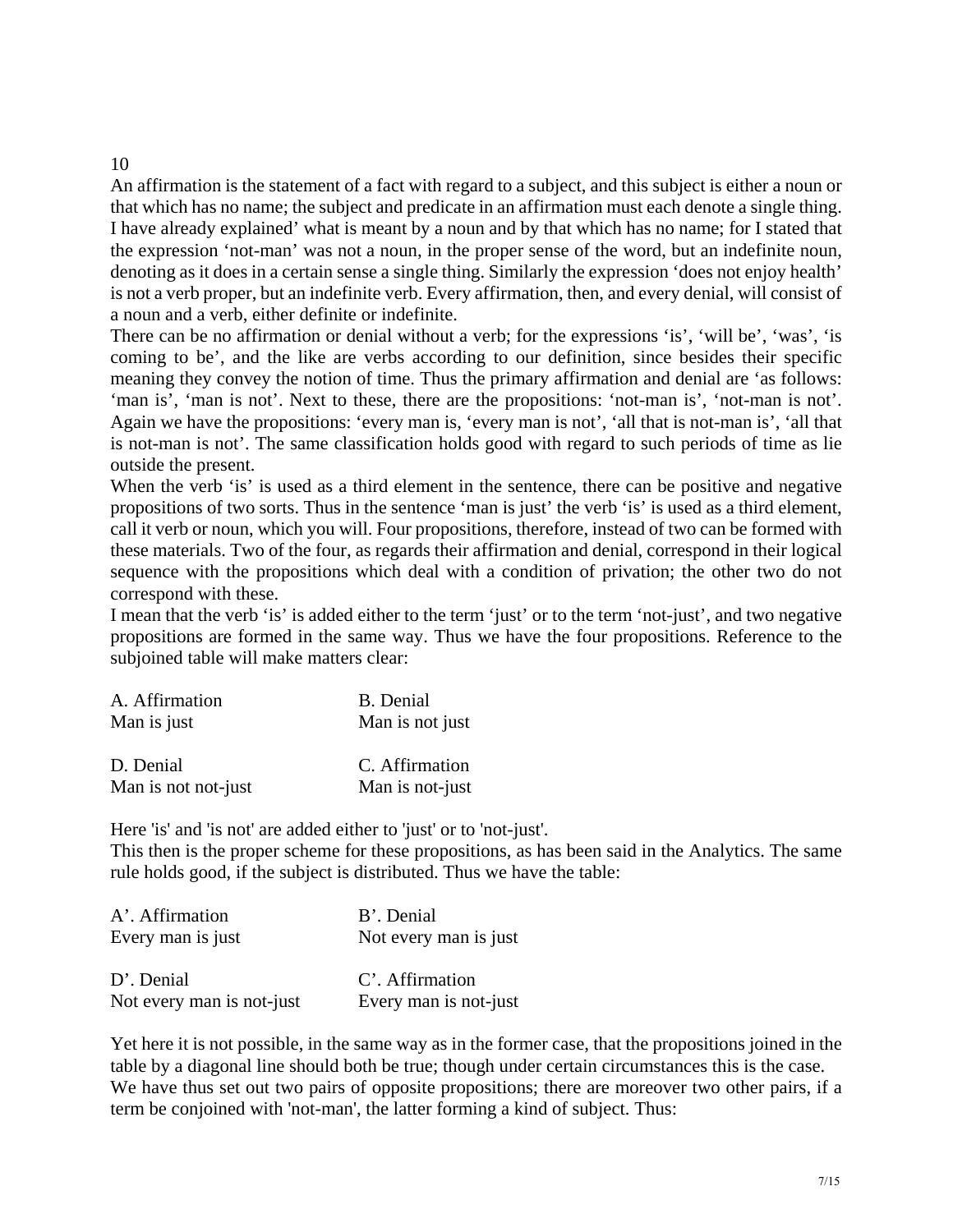| A". Not-man is just         | B". Not-man is not just    |
|-----------------------------|----------------------------|
| D". Not-man is not not-just | $C$ ". Not-man is not-just |

This is an exhaustive enumeration of all the pairs of opposite propositions that can possibly be framed. This last group should remain distinct from those which preceded it, since it employs as its subject the expression 'not-man'.

When the verb 'is' does not fit the structure of the sentence (for instance, when the verbs 'walks', 'enjoys health' are used), that scheme applies, which applied when the word 'is' was added.

propositions use the expression 'not every man'. The negative must be attached to the word 'man', subject, it is distributed. This is plain from the following pairs: 'man enjoys health', 'man does not Thus we have the propositions: 'every man enjoys health', 'every man does-not-enjoy-health', 'all that is not-man enjoys health', 'all that is not-man does-not-enjoy-health'. We must not in these for the word 'every' does not give to the subject a universal significance, but implies that, as a enjoy health'; 'not-man enjoys health', 'not man does not enjoy health'. These propositions differ from the former in being indefinite and not universal in character. Thus the adjectives 'every' and no additional significance except that the subject, whether in a positive or in a negative sentence, is distributed. The rest of the sentence, therefore, will in each case be the same.

Since the contrary of the proposition 'every animal is just' is 'no animal is just', it is plain that these two propositions will never both be true at the same time or with reference to the same subject. Sometimes, however, the contradictories of these contraries will both be true, as in the instance before us: the propositions 'not every animal is just' and 'some animals are just' are both true.

the proposition 'not every man is not just', which is the opposite of 'every man is not-just', follows Further, the proposition 'no man is just' follows from the proposition 'every man is not just' and from the proposition 'some men are just'; for if this be true, there must be some just men.

is correct. But no such inference is correct in the case of universals, but rather a negative It is evident, also, that when the subject is individual, if a question is asked and the negative answer is the true one, a certain positive proposition is also true. Thus, if the question were asked Socrates wise?' and the negative answer were the true one, the positive inference 'Then Socrates is unwise' proposition. For instance, if to the question 'Is every man wise?' the answer is 'no', the inference 'Then every man is unwise' is false. But under these circumstances the inference 'Not every man is wise' is correct. This last is the contradictory, the former the contrary. Negative expressions, which consist of an indefinite noun or predicate, such as 'not-man' or 'not-just', may seem to be denials containing neither noun nor verb in the proper sense of the words. But they are not. For a denial must always be either true or false, and he that uses the expression 'not man', if nothing more be added, is not nearer but rather further from making a true or a false statement than he who uses the expression 'man'.

The propositions 'everything that is not man is just', and the contradictory of this, are not equivalent to any of the other propositions; on the other hand, the proposition 'everything that is not man is not just' is equivalent to the proposition 'nothing that is not man is just'.

each proposition has one proper contradictory and one only. For of the proposition 'man is white' the appropriate contradictory is 'man is not white', and of the proposition 'white is man', if its The conversion of the position of subject and predicate in a sentence involves no difference in its meaning. Thus we say 'man is white' and 'white is man'. If these were not equivalent, there would be more than one contradictory to the same proposition, whereas it has been demonstrated' that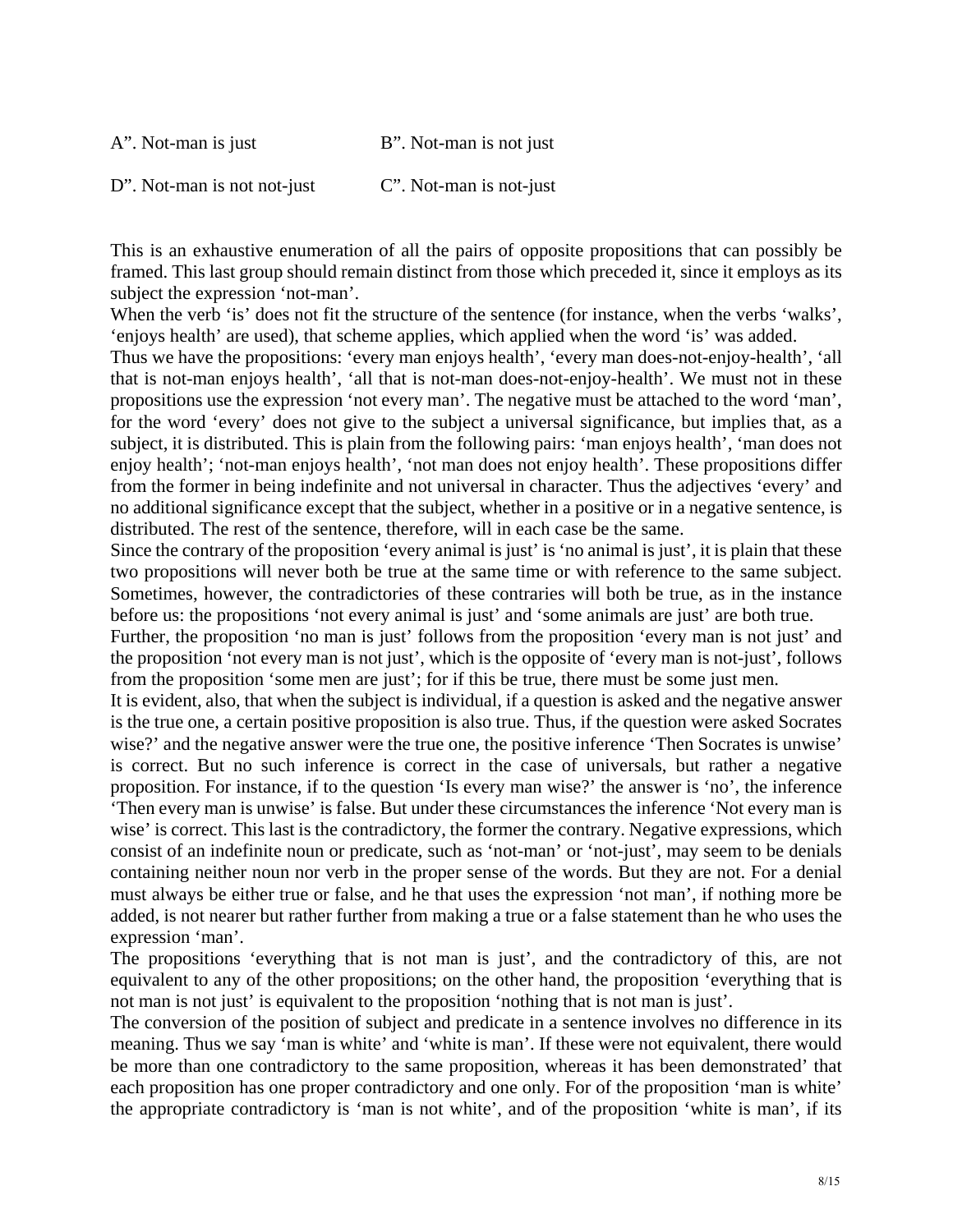meaning be different, the contradictory will either be 'white is not not-man' or 'white is not man'. Now the former of these is the contradictory of the proposition 'white is not-man', and the latter of these is the contradictory of the proposition 'man is white'; thus there will be two contradictories to one proposition.

It is evident, therefore, that the inversion of the relative position of subject and predicate does not affect the sense of affirmations and denials.

## 11

the many is really some one thing. do not apply this word 'one' to those things which, though they and biped, and domesticated, but these three predicates combine to form a unity. On the other hand, the predicates 'white', 'man', and 'walking' do not thus combine. Neither, therefore, if these three form the subject of an affirmation, nor if they form its predicate, is there any unity about that affirmation. In both cases the unity is linguistic, but not real. There is no unity about an affirmation or denial which, either positively or negatively, predicates one thing of many subjects, or many things of the same subject, unless that which is indicated by have a single recognized name, yet do not combine to form a unity. Thus, man may be an animal,

If therefore the dialectical question is a request for an answer, i.e. either for the admission of a premiss or for the admission of one of two contradictories – and the premiss is itself always one of two contradictories – the answer to such a question as contains the above predicates cannot be a single proposition. For as I have explained in the Topics, question is not a single one, even if the answer asked for is true.

announcing one of two alternatives, whichever he wishes. He must therefore put the question into a At the same time it is plain that a question of the form 'what is it?' is not a dialectical question, for a dialectical questioner must by the form of his question give his opponent the chance of more definite form, and inquire, e.g.. whether man has such and such a characteristic or not.

two, and state that man is an animal with two feet. Similarly we may use 'man' and 'white' as Some combinations of predicates are such that the separate predicates unite to form a single predicate. Let us consider under what conditions this is and is not possible. We may either state in two separate propositions that man is an animal and that man is a biped, or we may combine the separate predicates, or unite them into one. Yet if a man is a shoemaker and is also good, we cannot construct a composite proposition and say that he is a good shoemaker. For if, whenever two separate predicates truly belong to a subject, it follows that the predicate resulting from their combination also truly belongs to the subject, many absurd results ensue. For instance, a man is man and white. Therefore, if predicates may always be combined, he is a white man. Again, if the predicate 'white' belongs to him, then the combination of that predicate with the former composite predicate will be permissible. Thus it will be right to say that he is a white man so on indefinitely. Or, again, we may combine the predicates 'musical', 'white', and 'walking', and these may be combined many times. Similarly we may say that Socrates is Socrates and a man, and that therefore he is the man Socrates, or that Socrates is a man and a biped, and that therefore he is a two-footed man. Thus it is manifest that if man states unconditionally that predicates can always be combined, many absurd consequences ensue.

We will now explain what ought to be laid down.

Those predicates, and terms forming the subject of predication, which are accidental either to the same subject or to one another, do not combine to form a unity. Take the proposition 'man is white of complexion and musical'. Whiteness and being musical do not coalesce to form a unity, for they belong only accidentally to the same subject. Nor yet, if it were true to say that that which is white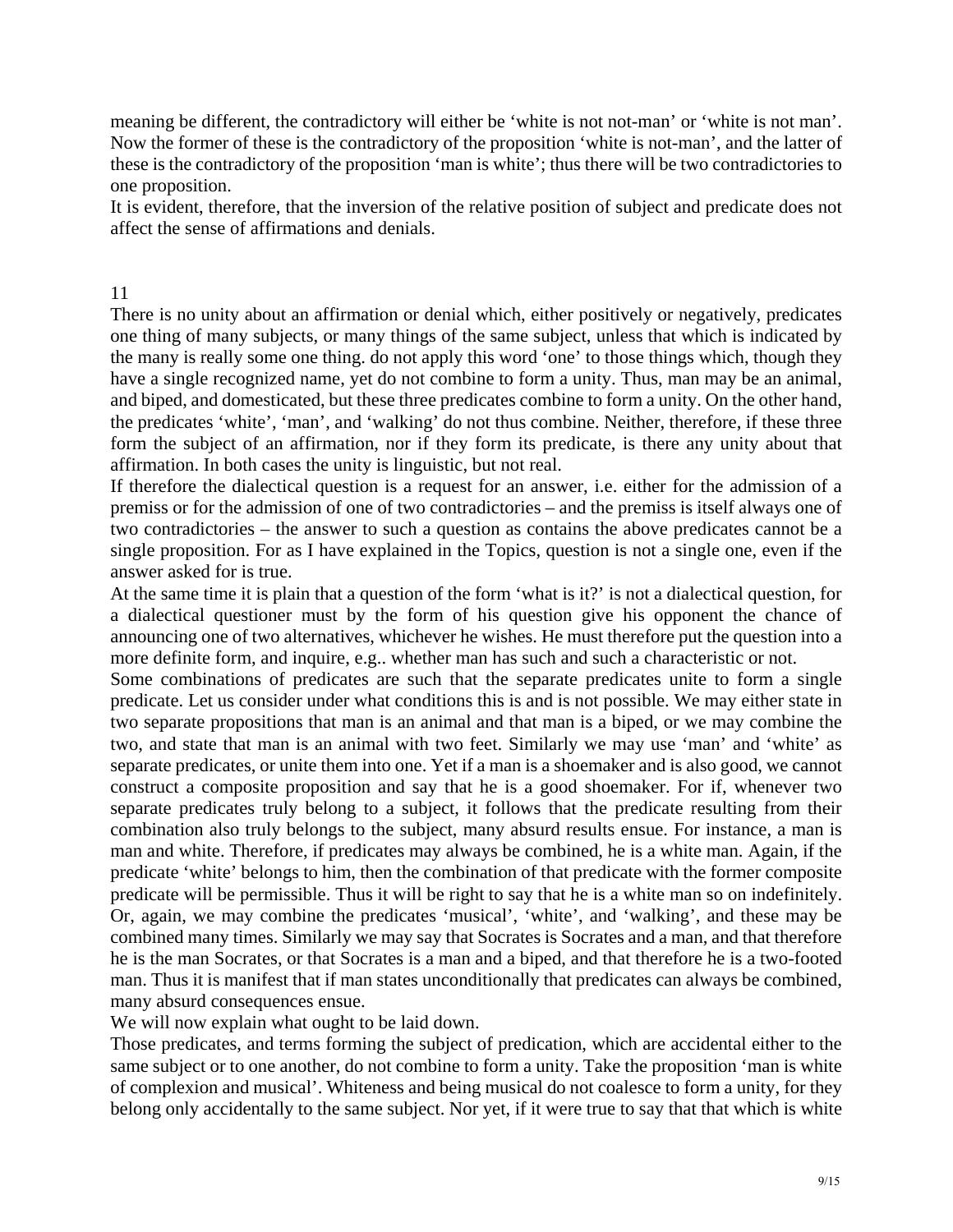is musical, would the terms 'musical' and 'white' form a unity, for it is only incidentally that that which is musical is white; the combination of the two will, therefore, not form a unity.

Thus, again, whereas, if a man is both good and a shoemaker, we cannot combine the two propositions and say simply that he is a good shoemaker, we are, at the same time, able to combine the predicates 'animal' and 'biped' and say that a man is an animal with two feet, for these predicates are not accidental.

simply of any one instance, and to say that some one particular man is a man or that some one white Those predicates, again, cannot form a unity, of which the one is implicit in the other: thus we cannot combine the predicate 'white' again and again with that which already contains the notion 'white', nor is it right to call a man an animal-man or a two-footed man; for the notions 'animal' and 'biped' are implicit in the word 'man'. On the other hand, it is possible to predicate a term man is a white man.

man a man. When, however, this is not the case, it is not impossible. Yet this is not always possible: indeed, when in the adjunct there is some opposite which involves a contradiction, the predication of the simple term is impossible. Thus it is not right to call a dead

Yet the facts of the case might rather be stated thus: when some such opposite elements are present, resolution is never possible, but when they are not present, resolution is nevertheless not always possible. Take the proposition 'Homer is so-and-so', say 'a poet'; does it follow that Homer is, or does it not? The verb 'is' is here used of Homer only incidentally, the proposition being that Homer is a poet, not that he is, in the independent sense of the word.

Thus, in the case of those predications which have within them no contradiction when the nouns are well as of the composite. But in the case of that which is not, it is not true to say that because it is expanded into definitions, and wherein the predicates belong to the subject in their own proper sense and not in any indirect way, the individual may be the subject of the simple propositions as the object of opinion, it is; for the opinion held about it is that it is not, not that it is.

### 12

As these distinctions have been made, we must consider the mutual relation of those affirmations and denials which assert or deny possibility or contingency, impossibility or necessity: for the subject is not without difficulty.

not 'man is not-white'. For otherwise, since either the positive or the negative proposition is true of any subject, it will turn out true to say that a piece of wood is a man that is not white. We admit that of composite expressions those are contradictory each to each which have the verb 'to be' its positive and negative form respectively. Thus the contradictory of the proposition 'man is' is 'man is not', not 'not-man is', and the contradictory of 'man is white' is 'man is not white',

Now if this is the case, in those propositions which do not contain the verb 'to be' the verb which takes its place will exercise the same function. Thus the contradictory of 'man walks' is 'man does not walk', not 'not-man walks'; for to say 'man walks' merely equivalent to saying 'man is walking'.

If then this rule is universal, the contradictory of 'it may be' is may not be', not 'it cannot be'.

Now it appears that the same thing both may and may not be; for instance, everything that may be cut or may walk may also escape cutting and refrain from walking; and the reason is that those things that have potentiality in this sense are not always actual. In such cases, both the positive and the negative propositions will be true; for that which is capable of walking or of being seen has also a potentiality in the opposite direction.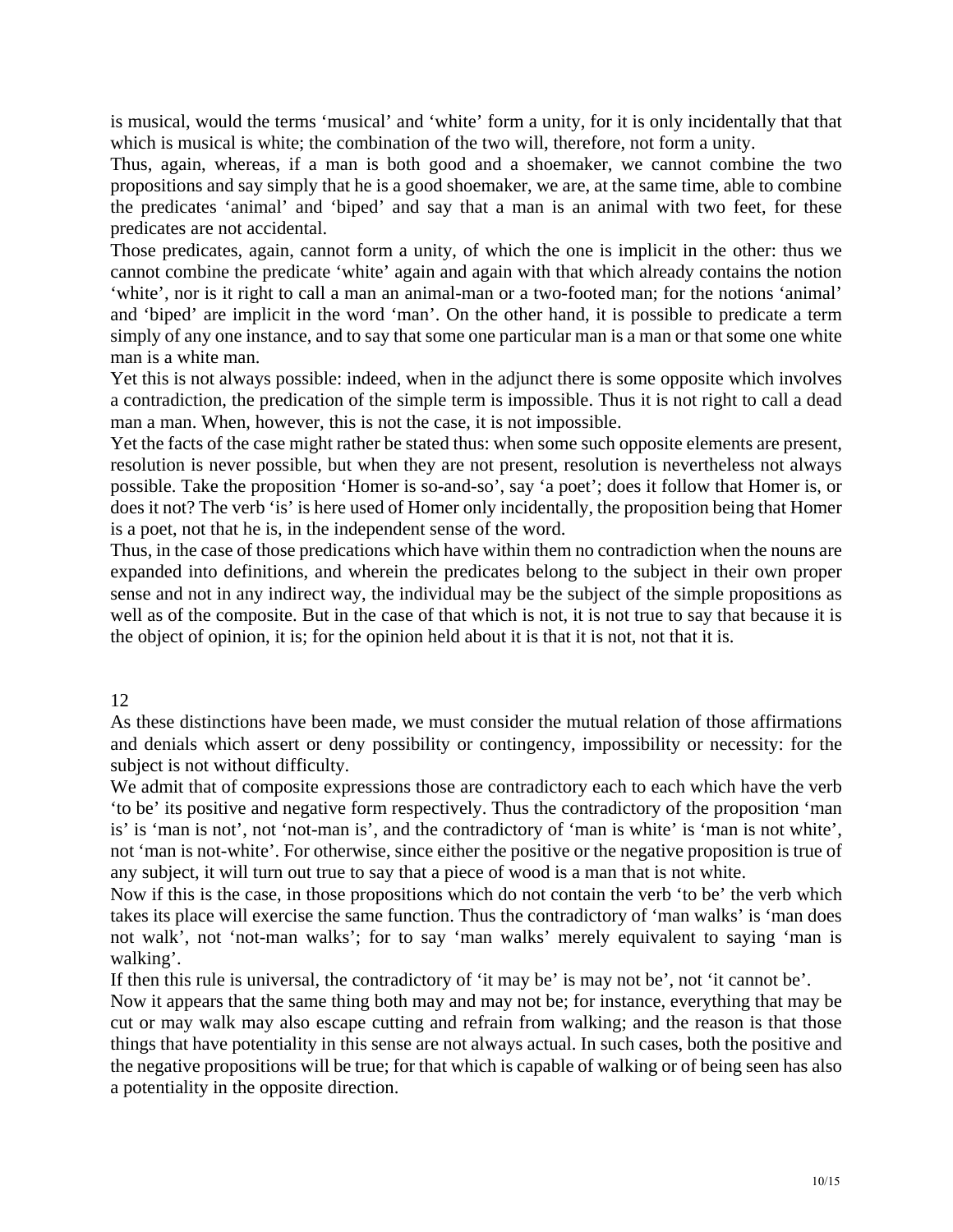But since it is impossible that contradictory propositions should both be true of the same subject, it follows that' it may not be' is not the contradictory of 'it may be'. For it is a logical consequence of what we have said, either that the same predicate can be both applicable and inapplicable to one and the same subject at the same time, or that it is not by the addition of the verbs 'be' and 'not be', respectively, that positive and negative propositions are formed. If the former of these alternatives must be rejected, we must choose the latter.

same manner. For it comes about that just as in the former instances the verbs 'is' and 'is not' were The contradictory, then, of 'it may be' is 'it cannot be'. The same rule applies to the proposition 'it is contingent that it should be'; the contradictory of this is 'it is not contingent that it should be'. The similar propositions, such as 'it is necessary' and 'it is impossible', may be dealt with in the added to the subject-matter of the sentence 'white' and 'man', so here 'that it should be' and 'that it should not be' are the subject-matter and 'is possible', 'is contingent', are added. These indicate that a certain thing is or is not possible, just as in the former instances 'is' and 'is not' indicated that certain things were or were not the case.

contradictory of 'it may be' is not 'it may not be', but cannot be'. Thus the propositions 'it may be' The contradictory, then, of 'it may not be' is not 'it cannot be', but 'it cannot not be', and the and 'it may not be' appear each to imply the other: for, since these two propositions are not contradictory, the same thing both may and may not be. But the propositions 'it may be' and 'it cannot be' can never be true of the same subject at the same time, for they are contradictory. Nor can the propositions 'it may not be' and 'it cannot not be' be at once true of the same subject.

The propositions which have to do with necessity are governed by the same principle. The contradictory of 'it is necessary that it should be', is not 'it is necessary that it should not be,' but 'it is not necessary that it should be', and the contradictory of 'it is necessary that it should not be' is 'it is not necessary that it should not be'.

Again, the contradictory of 'it is impossible that it should be' is not 'it is impossible that it should not be' but 'it is not impossible that it should be', and the contradictory of 'it is impossible that it should not be' is 'it is not impossible that it should not be'.

To generalize, we must, as has been stated, define the clauses 'that it should be' and 'that it should not be' as the subject-matter of the propositions, and in making these terms into affirmations and denials we must combine them with 'that it should be' and 'that it should not be' respectively. We must consider the following pairs as contradictory propositions:

It may be.It cannot be.

It is contingent.It is not contingent.

It is impossible.It is not impossible.

It is necessary.It is not necessary.

It is true.It is not true.

# 13

proposition 'it may be' it follows that it is contingent, and the relation is reciprocal. It follows also Logical sequences follow in due course when we have arranged the propositions thus. From the that it is not impossible and not necessary.

From the proposition 'it may not be' or 'it is contingent that it should not be' it follows that it is not necessary that it should not be and that it is not impossible that it should not be. From the proposition 'it cannot be' or 'it is not contingent' it follows that it is necessary that it should not be and that it is impossible that it should be. From the proposition 'it cannot not be' or 'it is not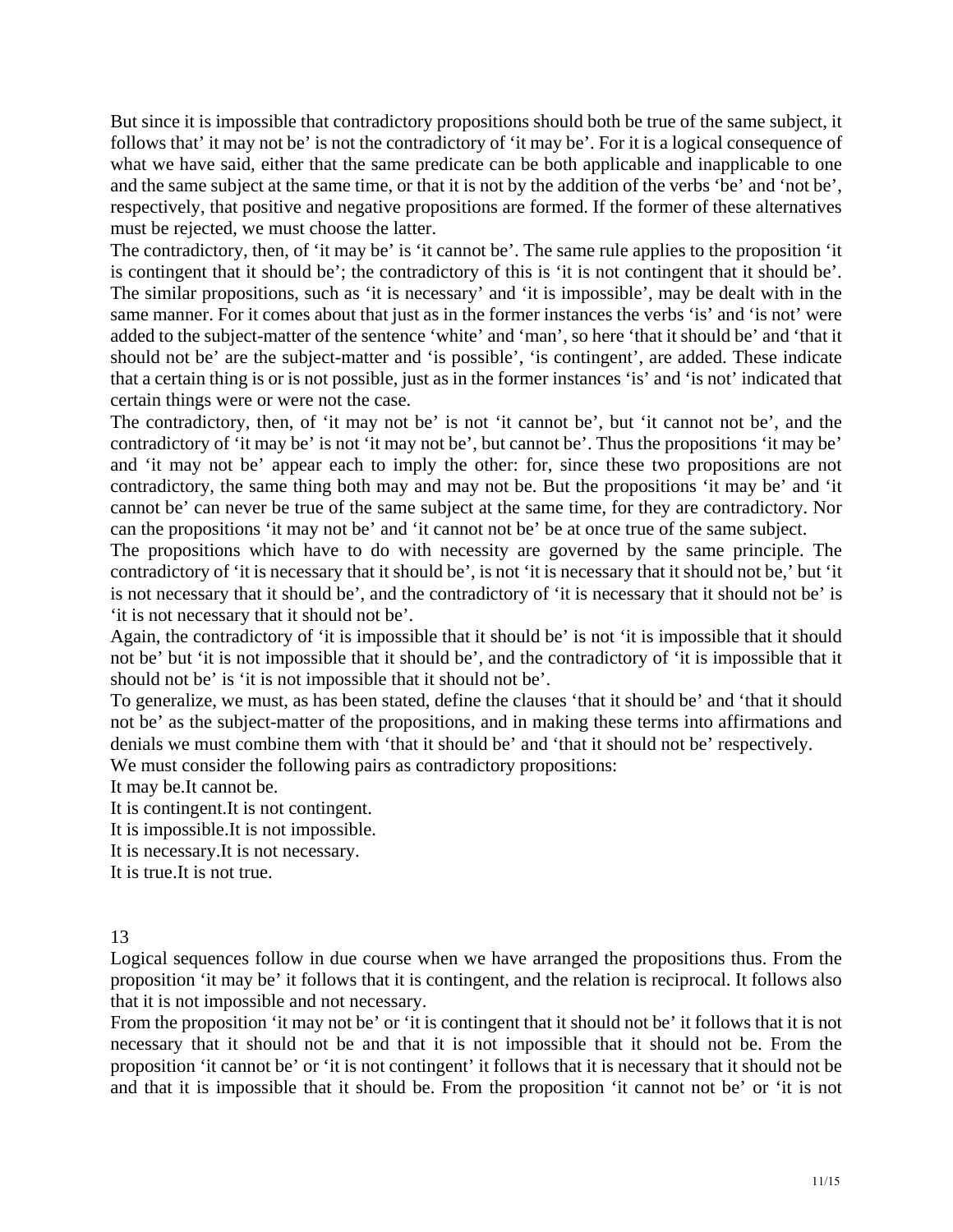contingent that it should not be' it follows that it is necessary that it should be and that it is impossible that it should not be.

Let us consider these statements by the help of a table:

| A.                                          | Β.                                          |
|---------------------------------------------|---------------------------------------------|
| It may be.                                  | It cannot be.                               |
| It is contingent.                           | It is not contingent.                       |
| It is not impossible that it should be.     | It is impossible that it should be.         |
| It is not necessary that it should be.      | It is necessary that it should not be.      |
| $\mathcal{C}$ .                             | D.                                          |
| It may not be.                              | It cannot not be.                           |
| It is contingent that it should not be.     | It is not contingent that it should not be. |
| It is not impossible that it should not be. | It is impossible that it should not be.     |
| It is not necessary that it should not be.  | It is necessary that it should be.          |

Now the propositions 'it is impossible that it should be' and 'it is not impossible that it should be' are consequent upon the propositions 'it may be', 'it is contingent', and 'it cannot be', 'it is not contingent', the contradictories upon the contradictories. But there is inversion. The negative of the proposition 'it is impossible' is consequent upon the proposition 'it may be' and the corresponding positive in the first case upon the negative in the second. For 'it is impossible' is a positive proposition and 'it is not impossible' is negative.

We must investigate the relation subsisting between these propositions and those which predicate necessity. That there is a distinction is clear. In this case, contrary propositions follow respectively from contradictory propositions, and the contradictory propositions belong to separate sequences. For the proposition 'it is not necessary that it should be' is not the negative of 'it is necessary that it but that it should not be, and when it is impossible that a thing should not be, it is necessary that it should not be', for both these propositions may be true of the same subject; for when it is necessary that a thing should not be, it is not necessary that it should be. The reason why the propositions predicating necessity do not follow in the same kind of sequence as the rest, lies in the fact that the proposition 'it is impossible' is equivalent, when used with a contrary subject, to the proposition 'it is necessary'. For when it is impossible that a thing should be, it is necessary, not that it should be, should be. Thus, if the propositions predicating impossibility or non-impossibility follow without change of subject from those predicating possibility or non-possibility, those predicating necessity must follow with the contrary subject; for the propositions 'it is impossible' and 'it is necessary' are not equivalent, but, as has been said, inversely connected.

Yet perhaps it is impossible that the contradictory propositions predicating necessity should be thus arranged. For when it is necessary that a thing should be, it is possible that it should be. (For if not, the opposite follows, since one or the other must follow; so, if it is not possible, it is impossible, and it is thus impossible that a thing should be, which must necessarily be; which is absurd.)

necessary that it should be or that it should not be, one of the two alternatives will be excluded. It Yet from the proposition 'it may be' it follows that it is not impossible, and from that it follows that it is not necessary; it comes about therefore that the thing which must necessarily be need not be; which is absurd. But again, the proposition 'it is necessary that it should be' does not follow from the proposition 'it may be', nor does the proposition 'it is necessary that it should not be'. For the proposition 'it may be' implies a twofold possibility, while, if either of the two former propositions is true, the twofold possibility vanishes. For if a thing may be, it may also not be, but if it is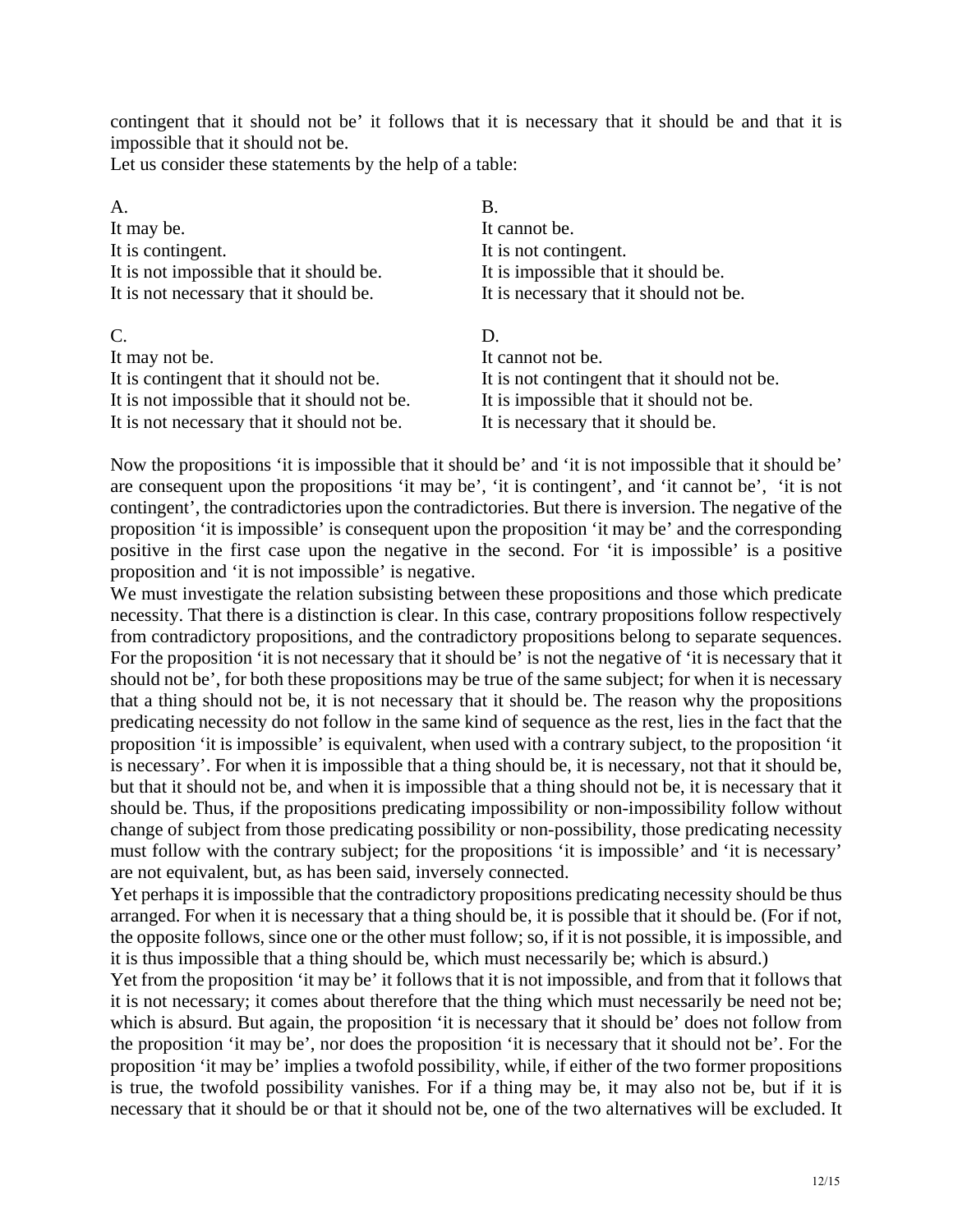remains, therefore, that the proposition 'it is not necessary that it should not be' follows from the proposition 'it may be'. For this is true also of that which must necessarily be.

Moreover the proposition 'it is not necessary that it should not be' is the contradictory of that which follows from the proposition 'it cannot be'; for 'it cannot be' is followed by 'it is impossible that it should be' and by 'it is necessary that it should not be', and the contradictory of this is the proposition 'it is not necessary that it should not be'. Thus in this case also contradictory propositions follow contradictory in the way indicated, and no logical impossibilities occur when they are thus arranged.

It may be questioned whether the proposition 'it may be' follows from the proposition 'it is necessary that it should be'. If not, the contradictory must follow, namely that it cannot be, or, if a man should maintain that this is not the contradictory, then the proposition 'it may not be'.

follow that a thing which must necessarily be may possibly not be; which is false. It is evident, irrational are not always thus constituted. As I have said, fire cannot both heat and not heat, neither truth that it is not every potentiality which admits of opposite results, even where the word is used Now both of these are false of that which necessarily is. At the same time, it is thought that if a thing may be cut it may also not be cut, if a thing may be it may also not be, and thus it would then, that it is not always the case that that which may be or may walk possesses also a potentiality in the other direction. There are exceptions. In the first place we must except those things which possess a potentiality not in accordance with a rational principle, as fire possesses the potentiality of giving out heat, that is, an irrational capacity. Those potentialities which involve a rational principle are potentialities of more than one result, that is, of contrary results; those that are has anything that is always actual any twofold potentiality. Yet some even of those potentialities which are irrational admit of opposite results. However, thus much has been said to emphasize the always in the same sense.

But in some cases the word is used equivocally. For the term 'possible' is ambiguous, being used in the one case with reference to facts, to that which is actualized, as when a man is said to find walking possible because he is actually walking, and generally when a capacity is predicated because it is actually realized; in the other case, with reference to a state in which realization is conditionally practicable, as when a man is said to find walking possible because under certain conditions he would walk. This last sort of potentiality belongs only to that which can be in motion, the former can exist also in the case of that which has not this power. Both of that which is walking and is actual, and of that which has the capacity though not necessarily realized, it is true to say that it is not impossible that it should walk (or, in the other case, that it should be), but while we cannot predicate this latter kind of potentiality of that which is necessary in the unqualified sense of the word, we can predicate the former.

Our conclusion, then, is this: that since the universal is consequent upon the particular, that which is necessary is also possible, though not in every sense in which the word may be used.

We may perhaps state that necessity and its absence are the initial principles of existence and non-existence, and that all else must be regarded as posterior to these.

It is plain from what has been said that that which is of necessity is actual. Thus, if that which is eternal is prior, actuality also is prior to potentiality. Some things are actualities without potentiality, namely, the primary substances; a second class consists of those things which are actual but also potential, whose actuality is in nature prior to their potentiality, though posterior in time; a third class comprises those things which are never actualized, but are pure potentialities.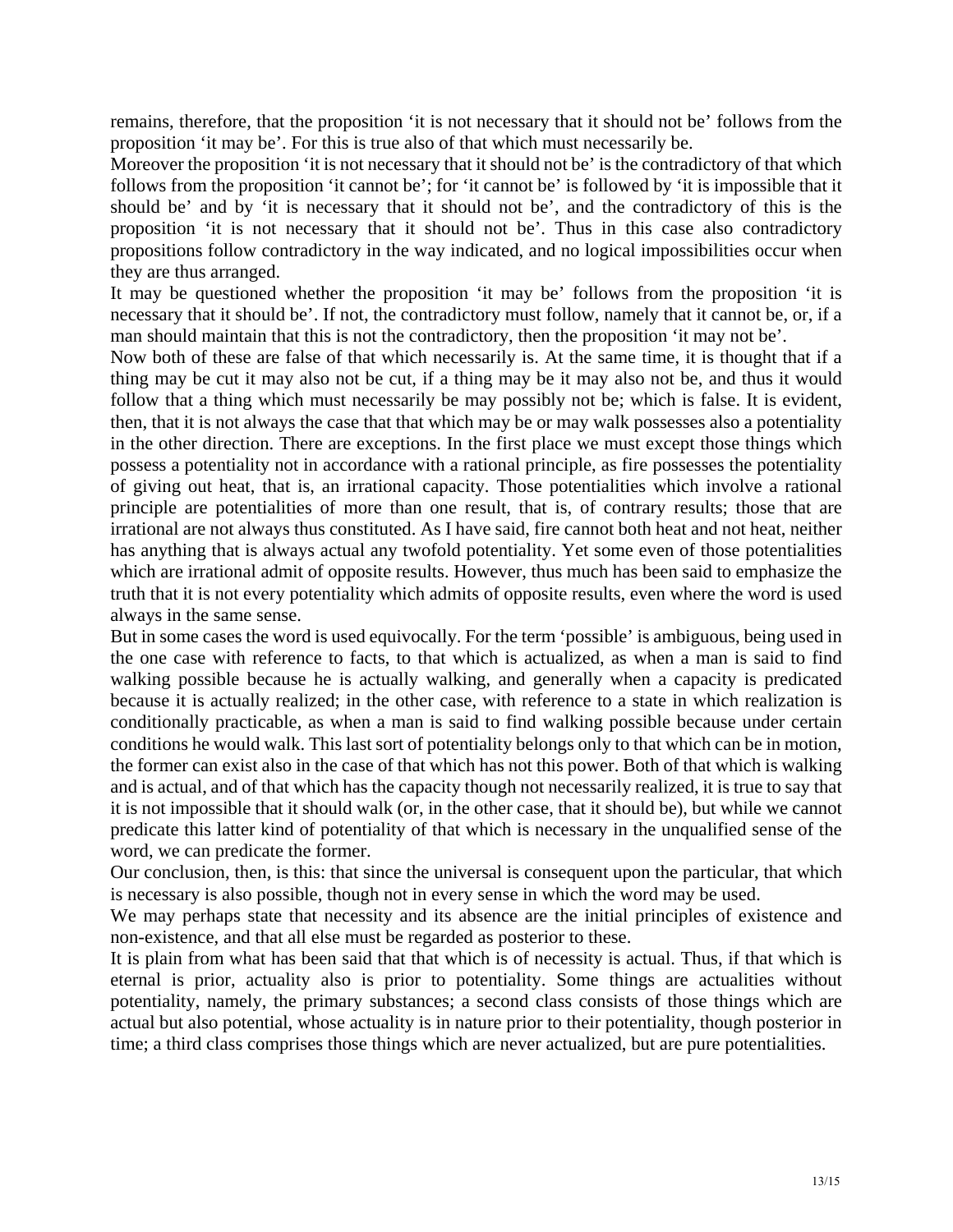14

The question arises whether an affirmation finds its contrary in a denial or in another affirmation; in the proposition 'every man is unjust'. Take the propositions 'Callias is just', 'Callias is not just', whether the proposition 'every man is just' finds its contrary in the proposition 'no man is just', or 'Callias is unjust'; we have to discover which of these form contraries.

Now if the spoken word corresponds with the judgement of the mind, and if, in thought, that judgement is the contrary of another, which pronounces a contrary fact, in the way, for instance, in which the judgement 'every man is just' pronounces a contrary to that pronounced by the judgement 'every man is unjust', the same must needs hold good with regard to spoken affirmations.

But if, in thought, it is not the judgement which pronounces a contrary fact that is the contrary of nother, then one affirmation will not find its contrary in another, but rather in the corresponding a denial. We must therefore consider which true judgement is the contrary of the false, that which forms the denial of the false judgement or that which affirms the contrary fact.

is contrary to the true? And if they are one and the same, which mode of expression forms the Let me illustrate. There is a true judgement concerning that which is good, that it is good; another, a false judgement, that it is not good; and a third, which is distinct, that it is bad. Which of these two contrary?

both represent the truth. Yet the subjects here are contrary. But judgements are not contrary It is an error to suppose that judgements are to be defined as contrary in virtue of the fact that they have contrary subjects; for the judgement concerning a good thing, that it is good, and that concerning a bad thing, that it is bad, may be one and the same, and whether they are so or not, they because they have contrary subjects, but because they are to the contrary effect.

nevertheless refuse to treat as the contraries of the true judgement those which opine that some Now if we take the judgement that that which is good is good, and another that it is not good, and if there are at the same time other attributes, which do not and cannot belong to the good, we must other attribute subsists which does not subsist, as also those that opine that some other attribute does not subsist which does subsist, for both these classes of judgement are of unlimited content.

Now these judgements are those which are concerned with the starting points of generation, and Those judgements must rather be termed contrary to the true judgements, in which error is present. generation is the passing from one extreme to its opposite; therefore error is a like transition.

false, which concerns its intrinsic nature. Now the judgement that that is good is not good is a false contrary to the true judgement, but that which is contradictory is the more truly contrary, then the Now that which is good is both good and not bad. The first quality is part of its essence, the second accidental; for it is by accident that it is not bad. But if that true judgement is most really true, which concerns the subject's intrinsic nature, then that false judgement likewise is most really judgement concerning its intrinsic nature, the judgement that it is bad is one concerning that which is accidental. Thus the judgement which denies the true judgement is more really false than that which positively asserts the presence of the contrary quality. But it is the man who forms that judgement which is contrary to the true who is most thoroughly deceived, for contraries are among the things which differ most widely within the same class. If then of the two judgements one is latter, it seems, is the real contrary. The judgement that that which is good is bad is composite. For presumably the man who forms that judgement must at the same time understand that that which is good is not good.

Further, the contradictory is either always the contrary or never; therefore, if it must necessarily be so in all other cases, our conclusion in the case just dealt with would seem to be correct. Now where terms have no contrary, that judgement is false, which forms the negative of the true; for instance,